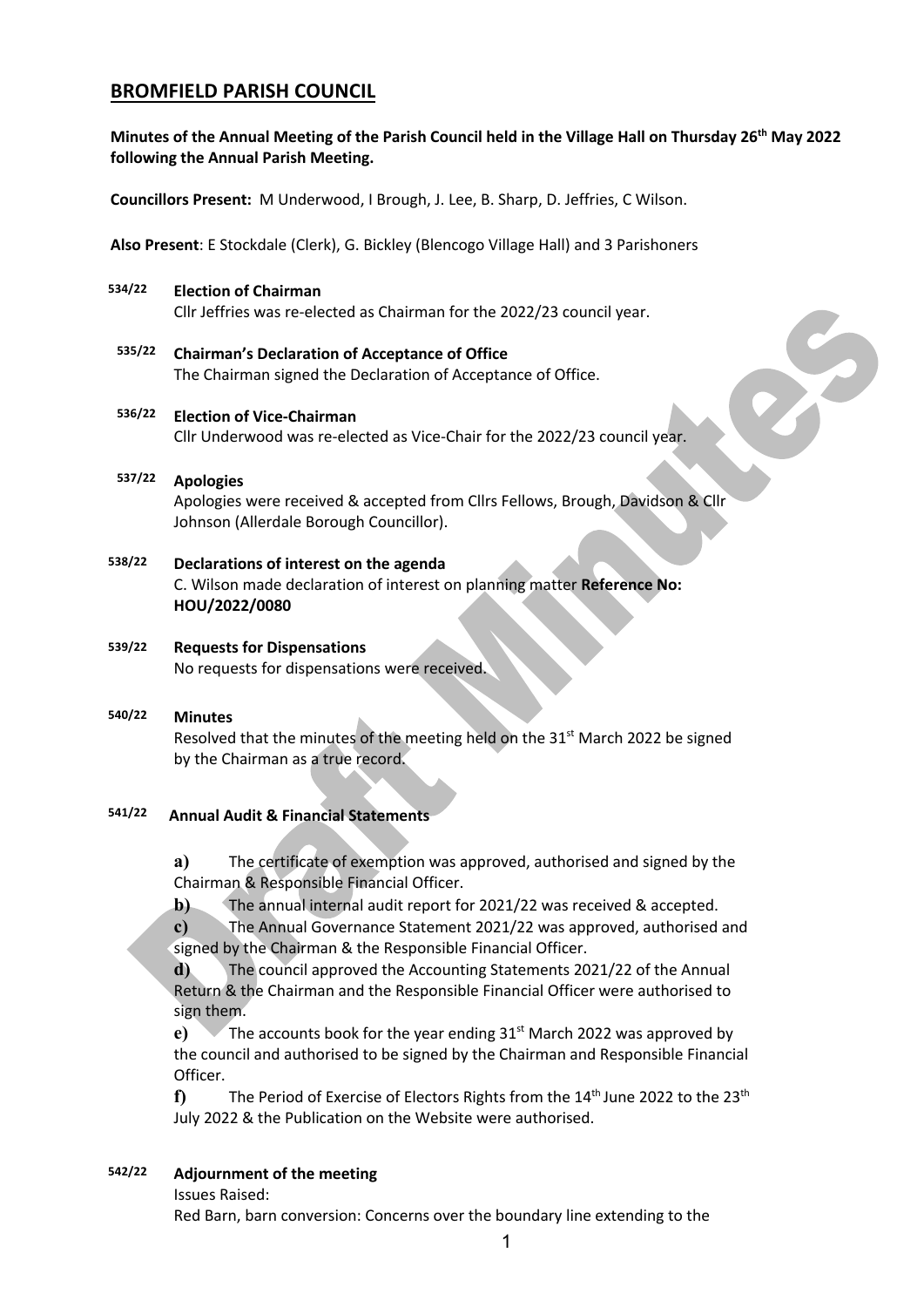pavement, original hedge has been removed. Also concerns with the right of way to the left of the building. Driveway for the barn conversion to allow for 2 cars for the one residential, concerns were raised that it looks to allow for more than this. Councilors to investigate the issues raised and forward any concerns onto Allerdale Planning Dept.

## **543/22 Reports**

Village Hall report: G Bickley reported on the progress of the transfer of the village hall leasehold to CIO. The curry night held on the 20<sup>th</sup> May was a great success and raised £300 for the village hall. The Jubilee celebrations take place Saturday 4<sup>th</sup> June. Due to the costs involved with this, it was asked if the Parish Council could contribute. It was agreed that a donation of £300 be donated.

#### **544/22 Payment & Receipts**

| Clerk's salary                    | £176.80 |
|-----------------------------------|---------|
| HM Revenue & customs (PAYE)       | £44.20  |
| <b>CALC Annual Subs</b>           | £178.29 |
| <b>CALC Induction Course</b>      | £40.00  |
| E. Bell Audit                     | £35.00  |
| AED Donate Blencogo Defibrillator | £989.00 |

#### **Receipts**

To note the following receipts:

Allerdale Borough Council Precept - £3000

Allerdale Borough Council Defibrillator donation - £989.00

#### **545/22 Financial Statements**

The council's bank account & bank reconciliation as at the 30<sup>th</sup> April 2022 was received & accepted.

#### **546/22 Planning Matters**

A devolved decision by the clerk of 'No Objection' after consultation with the chairman & Councillors on the following planning application;

**Reference No: HOU/2022/0075**. Applicant: Eric Ridley & Miss C Cockburn. Proposal: Proposed detached garden room and store Location: Rainbows End, Blencogo, Wigton, CA7 0BZ.

**Reference No: HOU/2022/0102:** Applicant: L Messenger. Proposal: Erection of domestic outbuilding (part retrospective). Location: SCALES VIEW, , HIGH SCALES, ASPATRIA, WIGTON, CA7 3NG

**Reference No: HOU/2022/0080:** Applicant: Craig Wilson. Proposal: Erection of independent garden room to rear of property. Location: Mulberry House, Blencogo, Wigton, CA7 0BZ

### **547/22 Correspondence**

The following correspondence received were noted;

- Local Government (LGR) Newsletters
- Connecting Cumbria Newsletter
- Road closure Fletchertown 23<sup>rd</sup> May for 5 days, emailed circulated 9/5/22